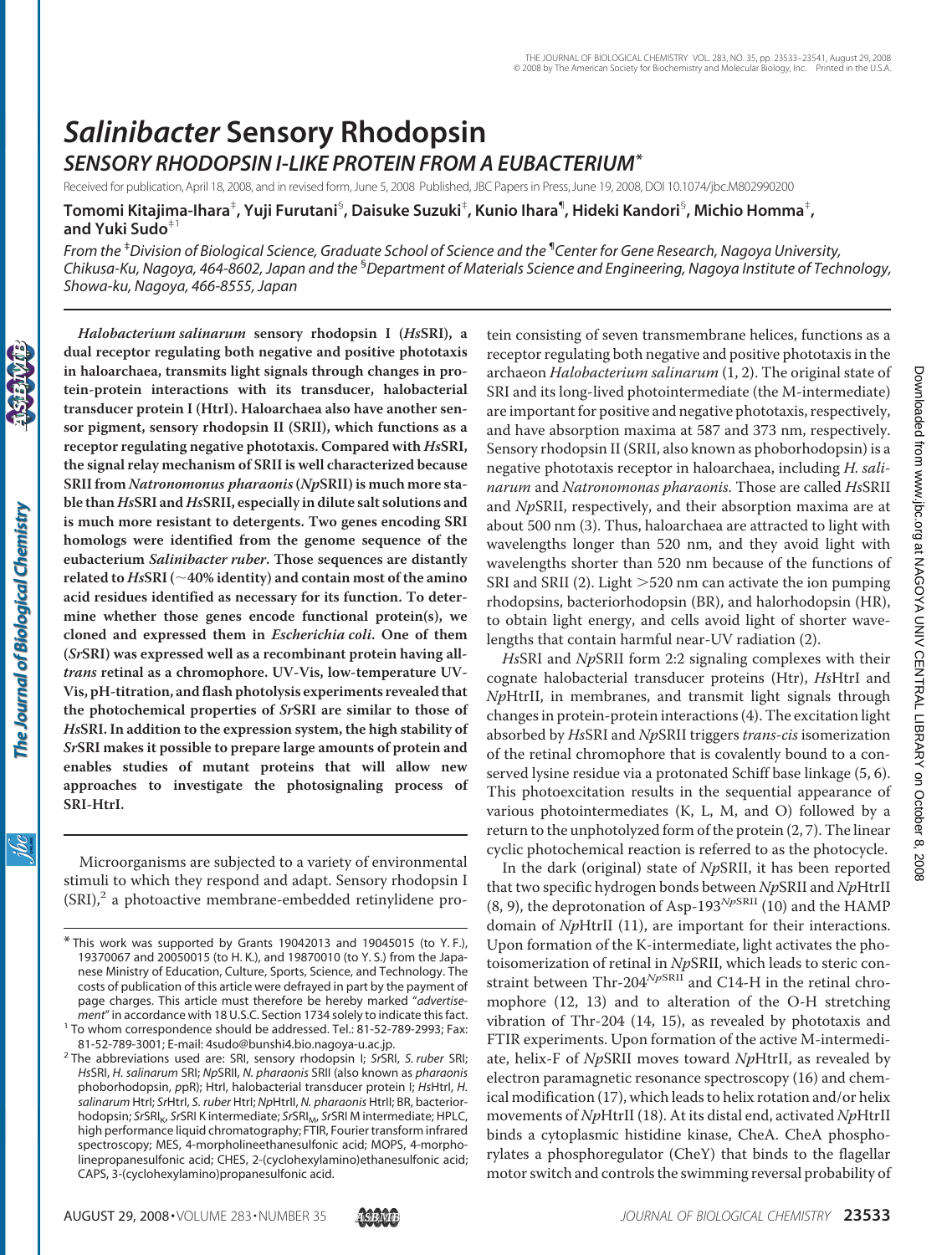the cell (19, 20). Thus, compared with *Hs*SRI, the signal relay mechanism of *Np*SRII is well characterized by various methods (21), because *Np*SRII is much more stable than *H. salinarum* SRII (22), especially in dilute salt solutions, and is much more resistant to detergents whereas *Hs*SRI is unstable under those conditions. Therefore, little is known about the molecular mechanism(s) of interactions between SRI and HtrI, about structural changes, or about the signal relay mechanism of positive phototaxis.

New genes encoding the sensory rhodopsin I-like protein have been recently discovered through genome sequencing of *S. ruber* (23). We present here the first characterization of SRI from the eubacterium *S. ruber* (*Sr*SRI). *Sr*SRI has all-*trans* retinal as a chromophore, has a longer absorption maximum (558 nm) than does SRII (500 nm), and has a slower photocycle than the light-driven ion-pumping rhodopsins (BR, HR, and proteorhodopsin), indicating similarities to the prototypic SRI (*Hs*SRI) (1). *Sr*SRI could be expressed in *Escherichia coli* and shows very high stability, even in detergent micelles, making it possible to prepare large amounts of protein. This also allows preparation of mutant *Sr*SRI, which will allow new approaches to investigate the photosignaling process in the SRI-HtrI system.

#### **EXPERIMENTAL PROCEDURES**

*Plasmids and Strains*—*S. ruber* (a kind gift from Dr. Dyall-Smith) was grown aerobically at 40 °C at pH 7.0 in medium with the following composition (g/liter): NaCl, 195; MgSO<sub>4</sub>·7H<sub>2</sub>O, 25; MgCl<sub>2</sub>·6H<sub>2</sub>O, 16.3; CaCl<sub>2</sub>·2H<sub>2</sub>O, 1.25; KCl, 5.0; NaHCO<sub>3</sub>, 0.25; NaBr, 0.625; and yeast extract (Difco), 1.0. Cells were harvested by centrifugation and were stored at  $-80$  °C. Genomic DNA was prepared using the method of Marmur (24). *E. coli*  $DH5\alpha$  was used as a host for DNA manipulation, and BL21(DE3) was used for expressing the genes. For DNA manipulation, the sensory rhodopsin I gene (SRU\_2511) was amplified using PCR from the genomic DNA of *S. ruber*. The forward primer 5'- CATATGGACCCGATTACGATCGTCTA-3' and the reverse primer 5'-CTCGAGGGCGGCAGACGTGACT-GTCGC-3' were designed (underlining indicates the restriction sites for NdeI and XhoI, respectively). The stop codon was deleted during amplification. The NdeI and XhoI fragment was ligated to NdeI and XhoI sites of  $pET21c(+)$  vector (Novagen, Madison, WI). Consequently, the plasmid encodes six histidines at the C terminus, and it was named pTK001. This cloning strategy resulted in the following N- and C-terminal peptide sequences: <sup>1</sup>MDPI----TSAA<sup>239</sup>LEHHHHHH. The constructed plasmid was analyzed using an automated sequencer to confirm the expected nucleotide sequence. Another SRI gene, SRU\_2579, was amplified and cloned using almost the same strategy as SRU\_2511, except for the use of the restriction site NheI instead of NdeI.

*Protein Expression, Purification, and Reconstitution into PG Liposomes*—Cells were grown in LB medium supplemented with ampicillin (final concentration of 100  $\mu$ g/ml). *E. coli* BL21(DE3) harboring pTK001 was grown to an  $A_{660}$  of 0.3–0.5 in a 30 °C incubator, followed by the addition of 0.5 mm isopropyl-1-thio-β-D-galactopyranoside and 10 μM all-*trans* retinal. Cells were harvested at 3-h postinduction by centrifugation at 4 °C, resuspended in buffer (50 mм MES, pH 6.5) containing 4 м NaCl, and disrupted by sonication. Cell debris was removed by a low speed centrifugation (5,000  $\times$  *g*, 10 min, 4 °C). For solubilization of the membranes,  $1\%$  (w/v) *n*-dodecyl- $\beta$ -D-maltoside (DM) was added, and the suspension was incubated overnight at 4 °C. The solubilized membranes were isolated by high speed centrifugation (100,000  $\times$  *g*, 30 min, 4 °C), and the supernatant was incubated with Ni-nitrilotriacetic acid (NTA) superflow (Qiagen, Valencia, CA) for 30 min. Thereafter, the Ni-NTA resin was poured into a chromatography column and was washed extensively with buffer (50 mm MES, pH 6.0) containing 4 M NaCl, 20 mM imidazole, and 0.1% w/v DM to remove unspecifically bound proteins. The histidine-tagged proteins were then eluted with buffer (0.1% DM, 4 M NaCl, 50 mM MES, pH 6.0, 300 mM imidazole). The purified *Sr*SRI sample was then reconstituted into PG liposomes. For reconstitution of  $L-\alpha$ phosphatidylglycerol (Sigma) lipids, the lipids were dissolved in chloroform, and a thin lipid film on the wall of a flask was prepared by careful evaporation of the solvent. *Sr*SRI in buffer (0.1% DM, 1 M NaCl, 10 mM MES, pH 6.0, 100 mM imidazole) was added (at an *Sr*SRI:PG molar ratio of 1:50), and the suspension was gently stirred for 30 min at room temperature. Reconstitution by detergent removal was performed using Bio-Beads SM-2 (Bio-Rad), as previously described (25).

The expression plasmid of *Hs*SRI was constructed essentially as described previously (9). *Hs*SRI, with a tag of six histidines at the C-terminal end, was expressed in *E. coli* BL21(DE3). Preparation of crude membranes and purification of protein were done as described previously (25).

*Room Temperature and Low Temperature UV-Vis Spectroscopy and HPLC Analysis*—Room temperature UV-Vis spectra were obtained using a UV2400PC spectrophotometer with an ISR240A integrating sphere (Shimadzu, Kyoto, Japan). The PGreconstituted sample was washed and resuspended in six buffers (citric acid, MES, HEPES, MOPS, CHES, and CAPS, whose concentrations were 10 mm each) with 1  $\text{M}$  NaCl. The buffer composition had the same buffer capacity over a wide range of pH values (2–9). pH values of the sample suspensions were measured using an F-55 pH-meter with a 9669-C10 glass electrode (HORIBA, Kyoto, Japan).

Low-temperature UV-Vis spectra were measured using a V-550DS (JASCO, Tokyo, Japan) spectrophotometer with a cryostat (Optistat DN, Oxford, UK) and a temperature controller (ITC 502, Oxford, UK) with liquid nitrogen as the coolant, as described previously (26). The PG-reconstituted sample with 5 m<sub>M</sub> NaCl and 2 m<sub>M</sub> phosphate buffer (pH 7.0) was placed on a  $BaF<sub>2</sub>$  window, and then was dried to a film under reduced pressure with an aspirator. The films were hydrated with water. *SrSRI<sub>K</sub>* minus *SrSRI* difference spectra were measured at 77 K, as follows: Illumination of the *Sr*SRI film with >450 nm light for 2 min, after which at pH 7.0 and 77 K converted *Sr*SRI to  $\rm SrSRI_{K}$ , and subsequent illumination with  $>$ 640 nm light for 1 min forced *SrSRI<sub>K</sub>* to revert to *SrSRI*. *SrSRI<sub>M</sub>* minus *SrSRI* difference spectra were measured at 200 K and pH 7.0 as follows: To convert *SrSRI* to *SrSRI<sub>M</sub>*, the sample was irradiated with -480 nm light for 2 min, after which a subsequent 1-min illumination with UV light-changed *SrSRI<sub>M</sub>* back to *SrSRI*. The

The Journal of Biological Chemistry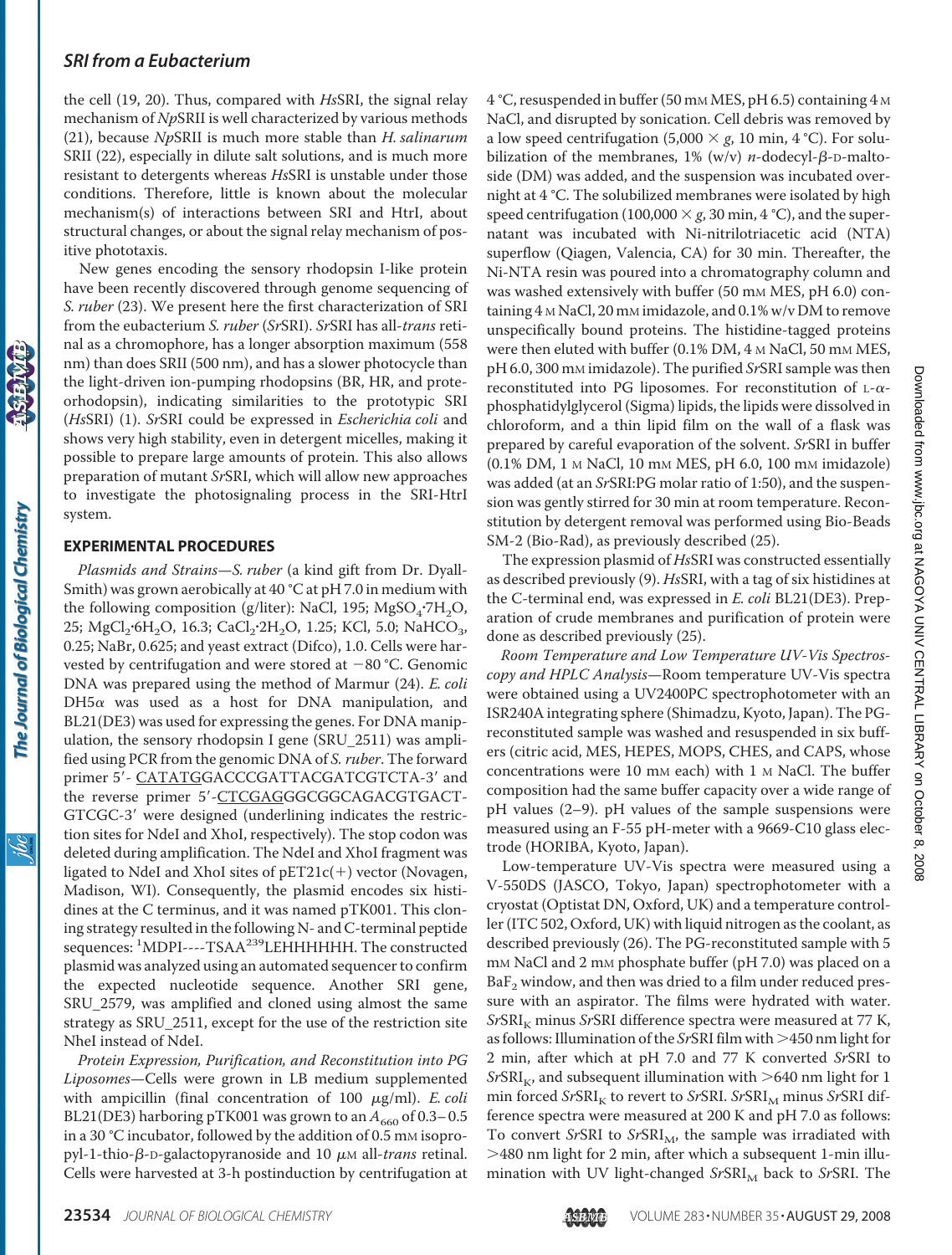difference spectrum was calculated from the spectra before and after the illumination.

High performance liquid chromatography (HPLC) analysis was performed as described previously (27). The PG-reconstituted sample was analyzed in buffer (1 M NaCl, 50 mM Tris-Cl, pH 7.0). The HPLC system consisted of a PU-2080 pump and a UV-2075 UV/Vis detector (JASCO). The chromatograph was equipped with a silica column (6.0  $\times$  150 mm; YMC-Pack SIL), the solvent was 12% (v/v) ethyl acetate and 0.12% (v/v) ethanol in hexane, and the flow rate was 1.0 ml/min. Extraction of retinal oxime from the sample was carried out by hexane after denaturation by methanol and 500 mm hydroxylamine at 4 °C. The molar composition of retinal isomers was calculated from the areas of the peaks monitored at 360 nm. Assignment of each peak was performed by comparing it with the HPLC pattern from retinal oximes of authentic all-*trans-* and 13-*cis*-retinals. For the light-adapted *Sr*SRI, the sample was irradiated with -480 nm light for 1 min. Two independent measurements were averaged.

*Time-resolved Laser Spectroscopy*—The purified sample in DM detergent micelles was resuspended in 50 mm Tris-HCl, pH 7.0, 0.1% DM, and 1 M NaCl. Flash-induced absorption changes in the 300–700-nm region in the millisecond to second time window with a 10-ms interval were acquired using a commercial flash photolysis system (Hamamatsu Photonics K. K., Hamamatsu, Japan), which consisted of a CCD linear detector (Photonic Multichannel Spectral Analyzer PMA-11 C8808– 01), a CW xenon lamp L8004 as a light source and a sample room (flash photolysis optics C9125). Excitation of the *Sr*SRI samples was done by 556-nm nanosecond laser pulses (FWHM; 3.5 nm) from a Nd-YAG laser apparatus (LS-2134UT-10; LOTIS TII: 355 nm, 7 ns, 60 mJ) through an Optical Parametric Oscillator (OPO) (LT-2214-OPO/PM; LOTIS TII). The repetition rate of the laser pulses was 10 Hz and was reduced to 0.5 Hz using a beam shutter unit (BD-10MN-OPO; LOTIS TII) and a frequency divider to wait for completion of the photocycle of *Sr*SRI. The energy of one laser pulse is 3.8 mJ. Synchronization of data acquisition and laser triggering was performed using a delay pulse generator (DG535; Stanford Research Systems, Location Sunnyvale, CA). For signal-to-noise improvement, twenty photoreactions were averaged for one time slice and 3 sets of time-resolved light-induced difference spectra were recorded and averaged for a sample solution (experiment length of  $\sim$ 6 h). Two experiments were performed and in all, 6 sets of transient spectra were averaged. The bleach of the sample was negligible  $(\sim 5\%)$  in each experiment. The temperature of the sample was kept at 20 °C by circulating water through a thermoregulated bath (NCB-1200; EYELA, Tokyo, Japan).

*Protein Stability in Low Salt Conditions*—Absorption spectra were obtained using a UV-2550 (Shimadzu) spectrometer. To monitor the effects of salt concentration on the absorbance of SRI, PG-reconstituted samples were resuspended in a buffer containing 50 mm Tris-Cl, pH 7.0. Samples were taken at different time intervals, and the absorption spectra were measured.

#### **RESULTS AND DISCUSSION**

*Two Sensory Rhodopsin I-like Proteins in the Genome of S. ruber*—The genome sequence of *S. ruber* contains two genes coding for sensory rhodopsin I (SRU\_2511, which are named *Sr*SRI, and SRU\_2579). To date, these are the only examples (other than sensory proteorhodopsin from  $\gamma$ -proteobacteria) of an SRI gene discovered outside the Archaea (28). However, the properties of sensory proteorhodopsin have not been identified yet, because it is not expressed in *E. coli*, *Pichia pastoris*, or *H. salinarum.* The sequences of SRU\_2511(*Sr*SRI) and SRU\_2579 are distantly related to  $H<sub>s</sub>$ SRI (~40% identity) (29) and contain most of the amino acid residues (Asn-165, His-166, Asp-201, Arg-215) identified as necessary for function (30–33) (Fig. 1), except for the equivalent of Tyr-163 in SRU\_2511. Fig. 1 shows the secondary structure of SRI-like proteins from *S. ruber*. It is well known that the sensory rhodopsins have seven transmembrane domains and that retinal is the chromophore. A lysine (Lys-205) and an aspartate residue (Asp-72), predicted to be necessary for stabilization of the Schiff base and for the binding between protein and retinal, are completely conserved among SRIs (Fig. 1). Unexpectedly, His-166, one of the most important residues for active site proton transfer and phototaxis signaling (31) in *Hs*SRI is replaced by Tyr in one of the sensory rhodopsin I-like proteins from *S. ruber* (SRU\_2511). These genes, SRU\_2511 and SRU\_2579, which have a downstream sequence are immediately followed by the same second gene in a probable operon that is under the control of the same promoter as rhodopsin. These putative transducer genes (SRU\_2510, Htr for SRU\_2511, and SRU\_2580, Htr for SRU\_2579) encode a  $\sim$  650-residue protein with two transmembrane domains at the N-terminal portion followed by an extensive domain with primarily hydrophilic residues. This topology is similar to that of the Htr transducers from the archaeon *H. salinarum* (34). The eubacterium, *S. ruber*, also has two light-driven ion pumps, Xanthorhodopsin and a Halorhodopsin-like protein, making an energy source for living cells (23, 35). The sensory rhodopsins would function as a positive phototaxis sensor against longer wavelengths of light (where ion pumping rhodopsins can utilize light energy) and as a negative phototaxis sensor against shorter wavelengths of light (which contains harmful UV).

*Protein Expression, Purification, and Absorption Spectrum*— To determine whether the genes encode functional proteins, we cloned and expressed the two sensory rhodopsins, SRU\_2511 and SRU\_2579, in *E. coli* BL21(DE3) cells. Using PCR, we obtained a fragment containing the full-length of the SRU\_2511 and SRU\_2579 gene coding regions. An NdeI site was created at the translation initiation site in the PCR product using an oligonucleotide primer containing the NdeI site. A XhoI site was created, and the stop codon was deleted during the amplification. The NdeI and XhoI fragment of the PCR product was cloned into the NdeI and XhoI sites of  $pET21c(+)$ . Induction of *E. coli* BL21(DE3) with 0.5 mm isopropyl-1-thio- $\beta$ -D-galactopyranoside caused growth inhibition, suggesting they expressed the desired protein. Actually, upon addition of retinal, a color change of the SRU\_2511-transformed cells was recognized, and the color was definitely distinct from cells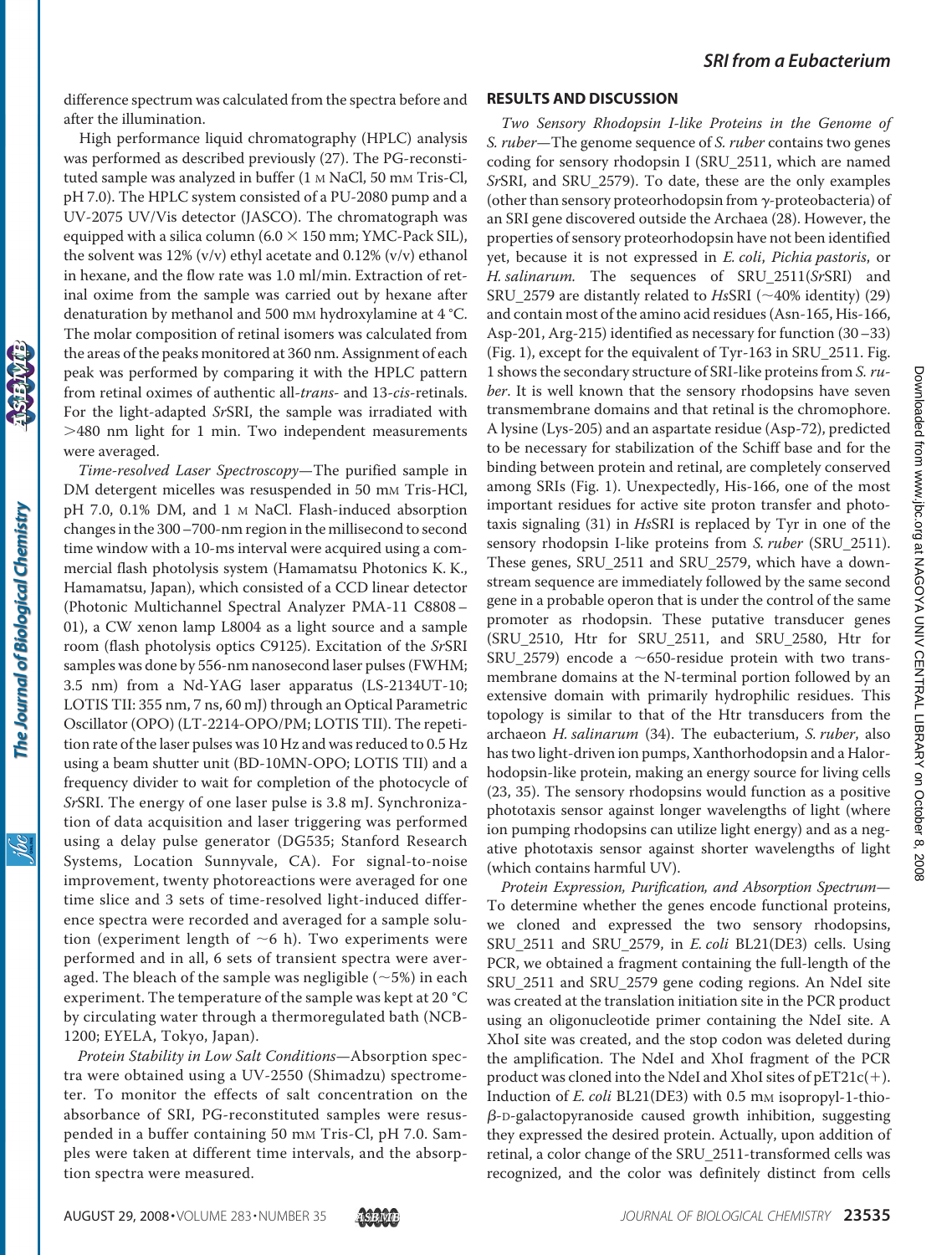a Sisinyis

The Journal of Biological Chemistry

**SSC** 

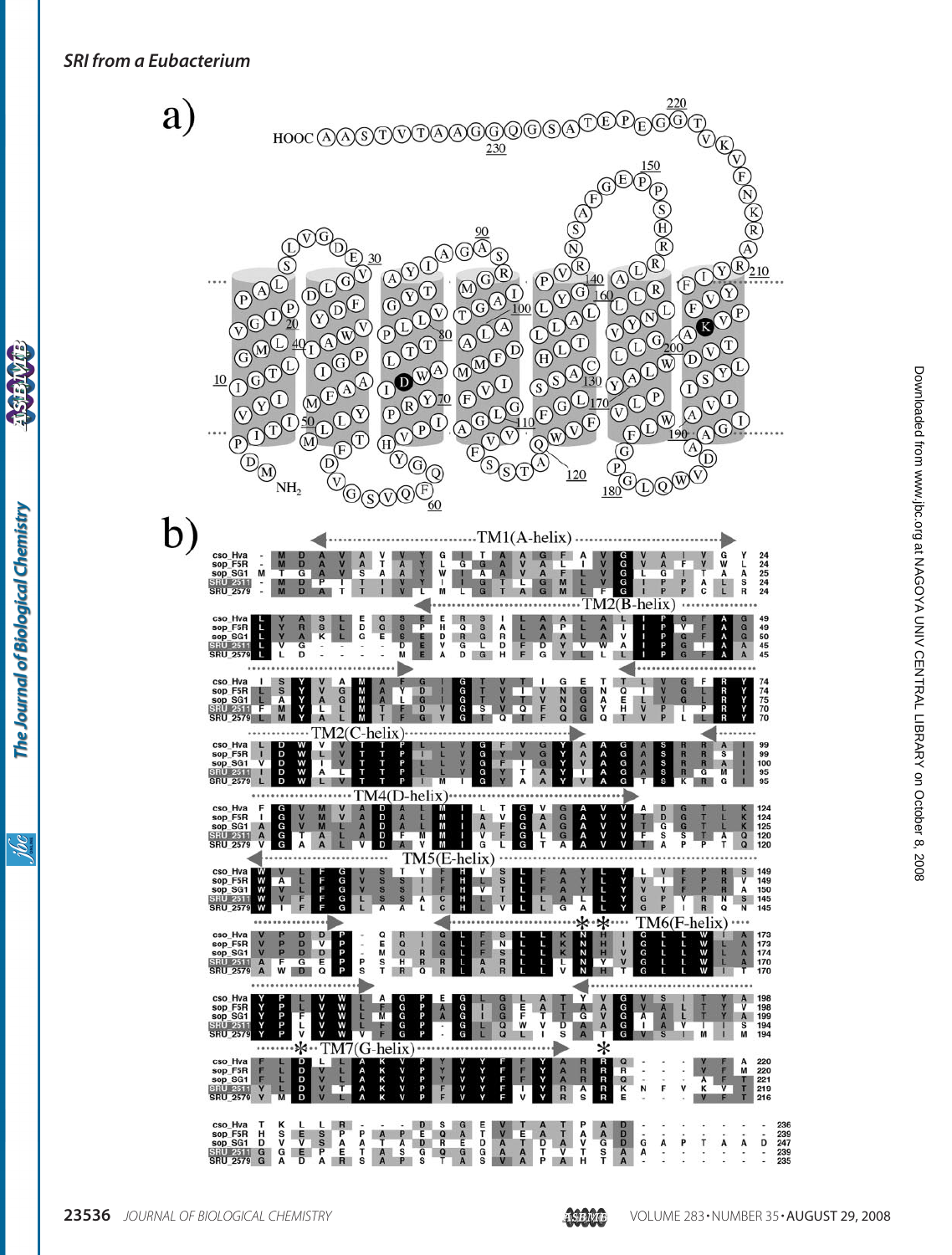

FIGURE 2. **The absorption spectrum of** *Sr***SRI.** The protein was reconstituted into PG liposomes and was resuspended in buffer solution (50 mm Tris-HCl, pH 7.0, 1 M NaCl). The temperature was kept at 20 °C.

transformed only by the vector  $pET21c(+)$ , whereas cells containing SRU\_2579 did not show any visible color, implying it was not expressed in the *E. coli* cells. SRU\_2511 is hereafter called *Sr*SRI. Purified *Sr*SRI was reconstituted into PG liposomes, and the absorption spectrum was obtained as shown in Fig. 2. The absorption maximum of *Sr*SRI is located at 558 nm. That maximum wavelength is similar to that of *Hs*SRI (587 nm) (1) and is significantly different from the sensory rhodopsin II whose maximum is located at around 500 nm (36, 37). Thus, we were able to express a sensory rhodopsin I-like protein as a photoactive protein.

*Retinal Configuration and pK<sub>a</sub> of the Counterion*—To investigate the physical properties of *Sr*SRI, HPLC analysis and pHtitration experiments were carried out. In the dark, light-driven ion pumps (BR and HR) use all-*trans* and 13-*cis* retinal (38, 39), whereas the photosensors *Hs*SRI, *Hs*SRII, and *Np*SRII use only all-*trans* retinal (40, 41). Fig. 3 shows the retinal isomer composition. The isomeric state of retinal is predominantly all*trans*, with a small proportion of 13-*cis*, indicating that the retinal composition is markedly sensory rhodopsin-like. In all retinal proteins (except for Halorhodopsins), the protonated Schiff base is stabilized by an aspartic acid as a counterion. Spectroscopic pH-titration was performed to estimate the  $pK_a$ value of the counterion of *Sr*SRI (Asp-72) in the unphotolyzed state because protonation of Asp-72 causes a red-shift at the absorption maximum (see Fig. 4*a*). Fig. 4*b* shows that difference absorption spectra. Each spectrum was obtained by subtracting that of pH 8.5. The different spectra clearly showed that the acid form has 2-fold larger extinction coefficient than the alkaline form as well as *HsS*RI (42). The titration curves were analyzed



FIGURE 3. **Chromophore configuration extracted from** *Sr***SRI reconstituted into PG liposomes with 1 M NaCl and 50 mM Tris-Cl (pH 7. 0).** The detection beam was set at 360 nm. Ts, Ta, 13s, and 13a stand for all-*trans* 15-*syn* retinal oxime, all-*trans* 15-*anti* retinal oxime, 13-*cis* 15-*syn* retinal oxime, and 13-*cis* 15-*anti* retinal oxime, respectively. The molar composition of retinal isomers was calculated from the areas of the peaks in the HPLC patterns. The chromophore configuration extracted from *Sr*SRI suspended in buffer solution containing 0.1% DM is given in *parentheses*.

using the Henderson-Hasselbalch equation with a single  $pK_a$ value (43) (Fig. 4*c*). The  $pK_a$  value of Asp-72 for the PG-reconstituted *Sr*SRI was 4.3, which is 3 units lower than that of *Hs*SRI  $(-7.2)$  (44), suggesting a structural difference around the chromophore between *SrSRI* and *HsSRI*. Although the p*K<sub>a</sub>* value of *Sr*SRI might be affected by interaction with *Sr*HtrI because the value of *Hs*SRI is elevated to 8.5 upon *Hs*HtrI association (44), the lower  $pK_a$  of *SrSRI* also indicates that Asp-72 exists in a deprotonated form at neutral pH where the bacteria exist, suggesting the functional importance of the deprotonated state of *Sr*SRI.

*Photocycle of SrSRI as Revealed by Time-resolved Flash Photolysis and Low Temperature UV-Vis Spectroscopy*—To confirm the photocycle of *Sr*SRI, flash photolysis and low temperature UV-Vis spectroscopy were used (Figs. 5 and 6), and a schematic drawing of the photocycle based on the results is shown in Fig. 7. The *upper panel* in Fig. 5 shows the flashinduced difference spectrum of DM-solubilized *Sr*SRI over the spectral range from 300 to 700 nm. In this experiment, the *Sr*SRI sample contained 0.1% DM as a detergent to increase the S/N ratio without inactivation. Depletion by the flash and recovery of the original pigment was observed at 557 nm. The value was almost the same as the absorption maximum of *Sr*SRI shown in Fig. 2 (558 nm). At 390 nm, an increase and a decrease of absorbance were observed, implying the formation and decay

FIGURE 1. *a*, secondary structure of *S. ruber* sensory rhodopsin I (*Sr*SRI, SRU\_2511). *b*, alignment of putative amino acid sequences of SRIs reported so far (29) with SrSRI. Names of archaeal and bacterial sensory rhodopsins and sources from top are: cso\_Hva, *Haloarcula vallismortis* cruxsensory rhodopsin (GenBank<sup>TM</sup> code: D83748); sop-F5R,*H. salinarum* strain Flx5R sR (L05603); sop-SGl,*Hb.*sp. strain SGI sR (X70290); SRU\_2511, *S. ruber*strain DSM 13855 (3852586); SRU\_2579, *S. ruber*strain DSM 13855 (3852268). Amino acid residues marked by an *asterisk* in helices F and G are important residues for phototaxis in SRI. The amino acid residues identified as necessary for function (31) were conserved among them except for a His residue (His-166 in *Hs*SRI).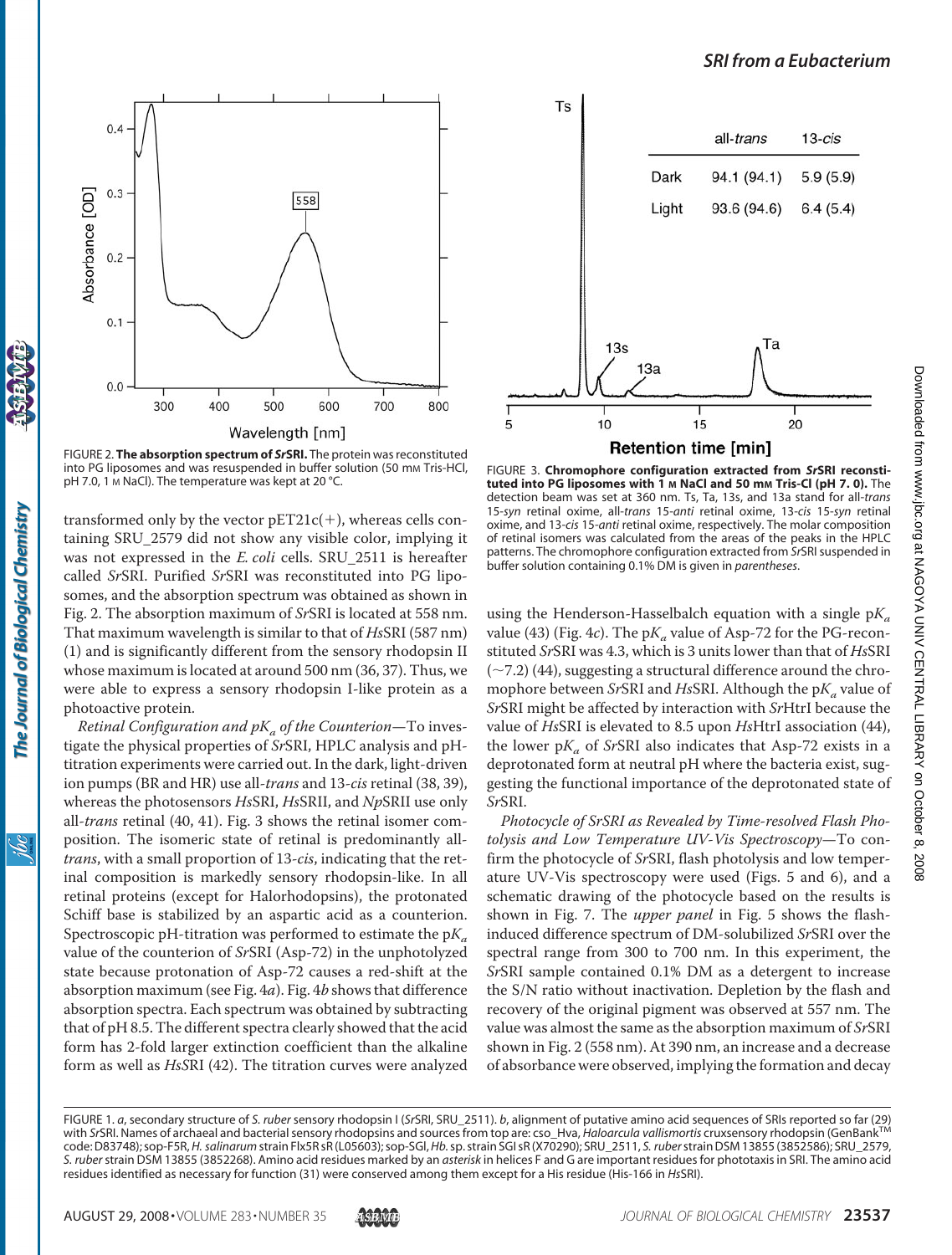

The Journal of Biological Chemistry

ibc

FIGURE 4. *a*, absorption spectrum of PG-reconstituted *Sr*SRI at pH 6. 0, 4.7, and 3.9. *b*, difference absorption spectra. Each spectrum was obtained by subtracting that of pH 8.5. *c*, pH-titration curves of the counterion, Asp-72, in



FIGURE 5. *a*, flash-induced difference spectra of DM-solubilized *Sr*SRI over a spectral range from 300 to 700 nm. The purified *Sr*SRI was resuspended in 50 mM Tris-HCl, pH 7.0, 0.1% DM, and 1 M NaCl. *Curves 1–8* are spectra of 10 ms (*1*), 50 ms (*2*), 90 ms (*3*), 130 ms (*4*), 210 ms (*5*), 330 ms (*6*), 540 ms (*7*), and 860 ms (*8*) after the illumination. The temperature was kept at 25 °C. *b*, flash-induced kinetic data of *Sr*SRI at 390 nm representing the M-decay and at 556 nm representing the recovery of the original *Sr*SRI. The kinetic data of BR were reproduced from Ref. (47) to compare the time range with *Sr*SRI. For BR, the M-intermediate and the unphotolyzed state were monitored at 410 and 570 nm, respectively.

of an intermediate *SrSRI<sub>M</sub>* similar to *HsSRI<sub>M</sub>* (S373) where an absorbance maximum is located at 373 nm. The *lower panel* in Fig. 5 shows the time courses of the absorbance change at selected wavelengths (390 nm for the M state and 557 nm for the unphotolyzed state). The M-decay rate is estimated as  $6 s^{-1}$ by single exponential equation, close to that of *HsSRI* (0.8 s<sup>-1</sup>) (2) and of  $NpSRII$  (0.56 s<sup>-1</sup>) (45). This slow photocycle is particularly important because a key difference between transport and sensory rhodopsins is the much slower kinetics of the photochemical reaction cycle of the sensors (46). The ion-pumping



*Sr*SRI. The *Sr*SRI sample was suspended in a mixture of six buffers with 1 M NaCl. The titration curves were analyzed using the Henderson-Hasselbalch equation with a single p $K_a$  value (43). The temperature was kept at 20 °C.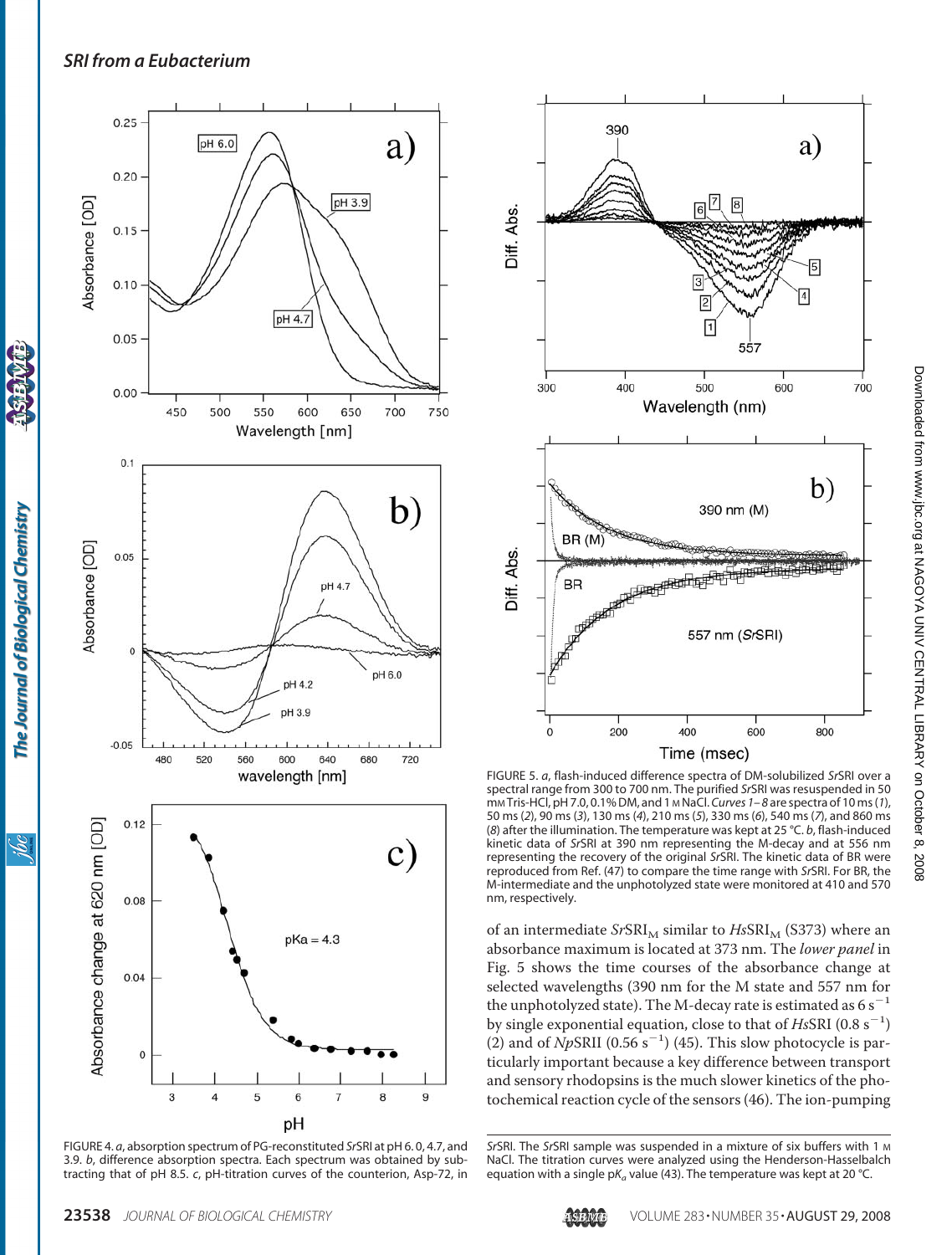

of the most important intermediates for the function of retinal proteins, except for HR. Low temperature FTIR and UV-Vis spectroscopy showed the formation of a small amount of an L-like intermediate of *Sr*SRI as judged by the absorption maximum and by the changes of  $C=C$  stretching vibration (data not shown), suggesting the presence of an L-intermediate in *Sr*SRI. In *Hs*SRI as well, K, L, and M intermediates appeared during the photocycle as they do in *Np*SRII (2, 7). The two difference spectra (dark minus light and light minus subsequent 1-min light illumination) in Fig. 6*c* are mirror images of each other, indicating that the K intermediates are photoreversible intermediates. However, the two difference spectra (dark minus light and light minus subsequent 1-min light illumination) in Fig. 6*d* are not mirror images of each other. Upon accumulation of *SrSRI<sub>M</sub>* (Fig. 6*d, solid*  $line$ ), the *SrSRI<sub>M</sub>* forms a P510-like blue-shifted intermediate (P525), which is important for negative phototaxis in *Hs*SRI (1), and the P525 was also trapped at the temperature region between 170 and 243 K. In *Hs*SRI, the M intermediate (S373) becomes the P510-intermediate by illumination with UV light (1). We confirmed that the P510-intermediate of *Hs*SRI is also accumu-

FIGURE 6. **Low temperature UV-Vis absorption spectra of light-activated** *Sr***SRI (***solid lines***) and** *Sr***SRI in the dark (***dotted lines***) measured at 77 K (***a***) and at 200 K (***b***).** The protein was reconstituted into PG liposomes with NaCl. The difference spectra shown in *c* and *d*, were calculated from the spectra recorded before and after irradiation with light. One division of the *y*-axis of *a*, *b*, *c*, and *d* corresponds to 0.1, 0.1, 0.05, and 0.05 absorbance unit, respectively.

rhodopsins (BR, HR, and proteorhodopsin) have been optimized for fast photocycling rates to make them efficient pumps (see the *gray line* in Fig. 5*b* and Ref. 47). In contrast, the sensory rhodopsins *Hs*SRI and *Np*SRII have slow photocycles (2, 45), which allows the transient accumulation of long-lived signaling states of the receptors to catalyze a sustained phosphorylation cascade controlling flagellar motor rotation. The slow photocycle of *Sr*SRI therefore is a similar property to that of sensory rhodopsins from other sources.

Fig. 6 shows low temperature UV-Vis absorption spectra of light-activated *Sr*SRI (*solid lines*) and *Sr*SRI in the dark (*dotted lines*) measured at 77 K (*a*) and at 200K (*b*). The difference spectra shown in the panels (*c* and *d*) were calculated from the spectra recorded before and after irradiation with light. At 77 K, a light-induced spectral red shift was observed, implying the formation of a K-intermediate of *Sr*SRI. The formation of a K-intermediate was also confirmed by FTIR spectroscopy.<sup>3</sup> At 200 K, a spectral blue shift was observed, implying the formation of the M-intermediate of *Sr*SRI. The M-intermediate is one

The Journal of Biological Chemistry

<u>івс</u>

lated in our condition. The identified photocycle scheme is described in Fig. 7.

*Protein Stability of SrSRI*—In 1982, using a BR mutant from the archaeon *H. salinarum* that was believed to express only HR at that time, Tsuda *et al.* (48) and Hazemoto *et al.* (49), found two independent fast and slow photocycles. Bogomolni and Spudich (50) proposed that the pigment having the slow photocycle is the receptor for phototaxis in this bacterium, and they proved their hypothesis by flash photolysis of a mutant lacking both BR and HR, which showed almost the same level of phototaxis as that of the wild type (51). They named this retinal pigment protein sensory rhodopsin I (SRI). Of interest, the ground state of SRI functions as a sensor for positive phototaxis whose action maximum is located at  $\sim$  580 nm, while the longlived photointermediate absorbing maximally at 377 nm works as sensor for negative phototaxis (1). The signal relay mechanism from SR receptors to their cognate Htr transducers has become a focus of interest, in part because of its importance to the general understanding of communication between integral membrane proteins, about which little is known. Important <sup>3</sup> Y. Sudo, unpublished data. **According the molecular mechanism of nega-** 3 Y. Sudo, unpublished data.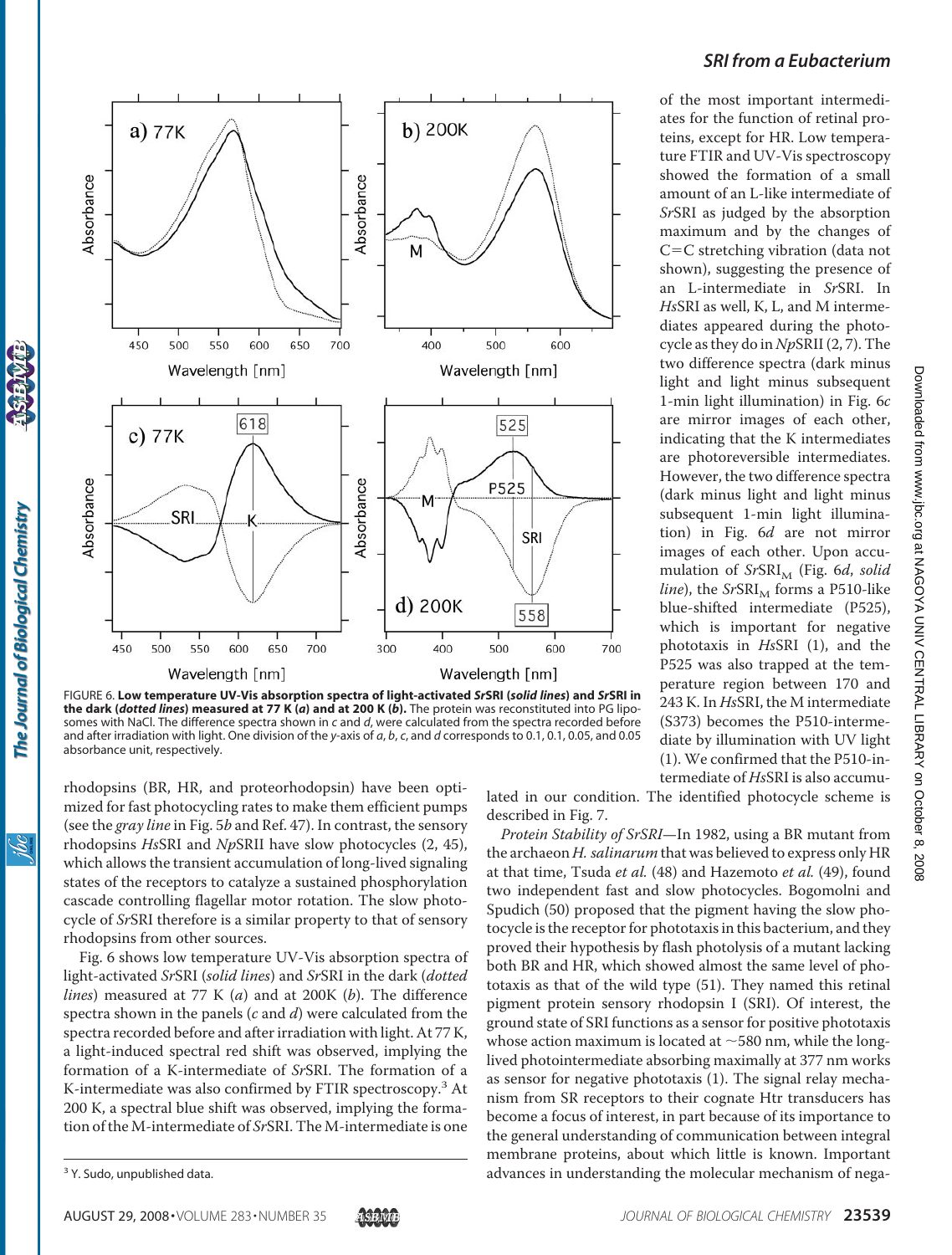

FIGURE 7. **Schematic of the photochemical reaction cycle of** *Sr***SRI identi**fied in this study. hv indicates light-dependent reactions, and the other arrows represent thermal reactions. The decay rate constant of *SrSRI<sub>M</sub>* (6 s<sup>-1</sup>) was obtained by a single exponential equation by the flash photolysis experiments shown in Fig. 5. *Hs*SRI absorbs orange light and forms the long-lived S373 intermediate, which forms the P510 intermediate upon the second photon absorption in the near-UV region (2).



FIGURE 8. **Stability of** *Hs***SRI and** *Sr***SRIin the absence of NaCl (***solid lines***) and 50 mM NaCl (***dotted lines***).** The time-dependent absorbances of the proteins were plotted. The samples were reconstituted into PG-liposomes and resuspended in a buffer containing 50 mm Tris-Cl (pH 7.0), and the temperature was maintained at 20 °C.

tive phototaxis regulated by the SRII-HtrII complex has been made in recent years because *Np*SRII is much more stable than *Hs*SRI, especially in dilute salt solutions. Therefore, little is known about the molecular mechanism for positive phototaxis. In fact, the high-resolution crystal structures of BR, HR, and SRII and the SRII-HtrII complex were reported from 1997 through 2006 (52–56), whereas the structure of SRI has not been determined yet. Fig. 8 shows the protein stabilities of *Hs*SRI and *Sr*SRI under low salt conditions (0 and 50 mM NaCl) as judged by the absorbance of the proteins. A time-dependent decrease in the absorbance of *Hs*SRI was observed, implying the

degeneration of the protein within 5 h, whereas *Sr*SRI maintained its spectral stability over the 24 h (Fig. 8). As described in the pH-titration experiment, *Sr*SRI is also stable over a wide pH range (pH 3.5– 8.5) (Fig. 4). In addition, PG-reconstituted *Sr*SRI is stable even in the absence of NaCl, over a wide pH range (pH 2.5–10) and at high temperature ( $\sim$  60 °C) (data not shown), while *Hs*SRI is not stable under those conditions. Thus, *Sr*SRI expressed in *E. coli* shows high stability, making it possible to prepare large amounts of protein and enabling the study of mutant proteins, which will open new avenues to investigate the photosignaling process in the SRI-HtrI system. In the future, we will examine whether *Sr*SRI and *Sr*HtrI are expressed in native cells, and whether they regulate positive and/or negative phototaxis.

*Concluding Remarks*—In this study, we present the first characterization of SRI from a eubacterium *S. ruber*. The *Sr*SRI was expressed well (5 mg/liter culture) as a recombinant protein having all-*trans* retinal as a chromophore, and it is much more stable than SRI from the archaeon *H. salinarum* (*Hs*SRI) under various conditions. UV-Vis, low-temperature UV-Vis, pH-titration, and flash photolysis experiments revealed that the photochemical properties of *Sr*SRI are similar to those of SRI from the archaeon *H. salinarum*. In the future, we will examine whether *Sr*SRI and *Sr*HtrI regulate positive and/or negative phototaxis.

*Acknowledgments—We thank Akira Kawanabe for technical assistance in the HPLC experiments, and we are also very grateful to Dr. Mike Dyall-Smith and Dr. David Burns for the gift of the strain S. ruber.*

### **REFERENCES**

- 1. Spudich, J. L., and Bogomolni, R. A. (1984) *Nature* **312,** 509–513
- 2. Hoff, W. D., Jung, K. H., and Spudich, J. L. (1997) *Annu. Rev. Biophys. Biomol. Struct.* **26,** 223–258
- 3. Sasaki, J., and Spudich, J. L. (2008) *Photochem. Photobiol.,* in press
- 4. Sasaki, J., Nara, T., Spudich, E. N., and Spudich, J. L. (2007) *Mol. Microbiol.* **66,** 1321–1330
- 5. Yan, B., Takahashi, T., Johnson, R., Derguini, F., Nakanishi, K., and Spudich, J. L. (1990) *Biophys. J.* **57,** 807–814
- 6. Kandori, H., Tomioka, H., and Sasabe, H. (2002) *J. Phys. Chem. A* **106,** 2091–2095
- 7. Chizhov, I., Schmies, G., Seidel, R., Sydor, J. R., Luttenberg, B., and Engelhard, M. (1998) *Biophys. J.* **75,** 999–1009
- 8. Hippler-Mreyen, S., Klare, J. P., Wegener, A. A., Seidel, R., Herrmann, C., Schmies, G., Nagel, G., Bamberg, E., and Engelhard, M. (2003) *J. Mol. Biol.* **330,** 1203–1213
- 9. Sudo, Y., Yamabi, M., Kato, S., Hasegawa, C., Iwamoto, M., Shimono, K., and Kamo, N. (2006) *J. Mol. Biol.* **357,** 1274–1282
- 10. Sudo, Y., Iwamoto, M., Shimono, K., and Kamo, N. (2004) *Biochemistry* **43,** 13748–13754
- 11. Sudo, Y., Okuda, H., Yamabi, M., Fukuzaki, Y., Mishima, M., Kamo, N., and Kojima, C. (2005) *Biochemistry* **44,** 6144–6152
- 12. Sudo, Y., Furutani, Y., Wada, A., Ito, M., Kamo, N., and Kandori, H. (2005) *J. Am. Chem. Soc.* **127,** 16036–16037
- 13. Sudo, Y., Furutani, Y., Spudich, J. L., and Kandori, H. (2007) *J. Biol. Chem.* **282,** 15550–15558
- 14. Sudo, Y., Furutani, Y., Shimono, K., Kamo, N., and Kandori, H. (2003) *Biochemistry* **42,** 14166–14172
- 15. Sudo, Y., Furutani, Y., Kandori, H., and Spudich, J. L. (2006) *J. Biol. Chem.* **281,** 34239–34245
- 16. Wegener, A. A., Chizhov, I., Engelhard, M., and Steinhoff, H. J. (2000) *J.*

The Journal of Biological Chemistry